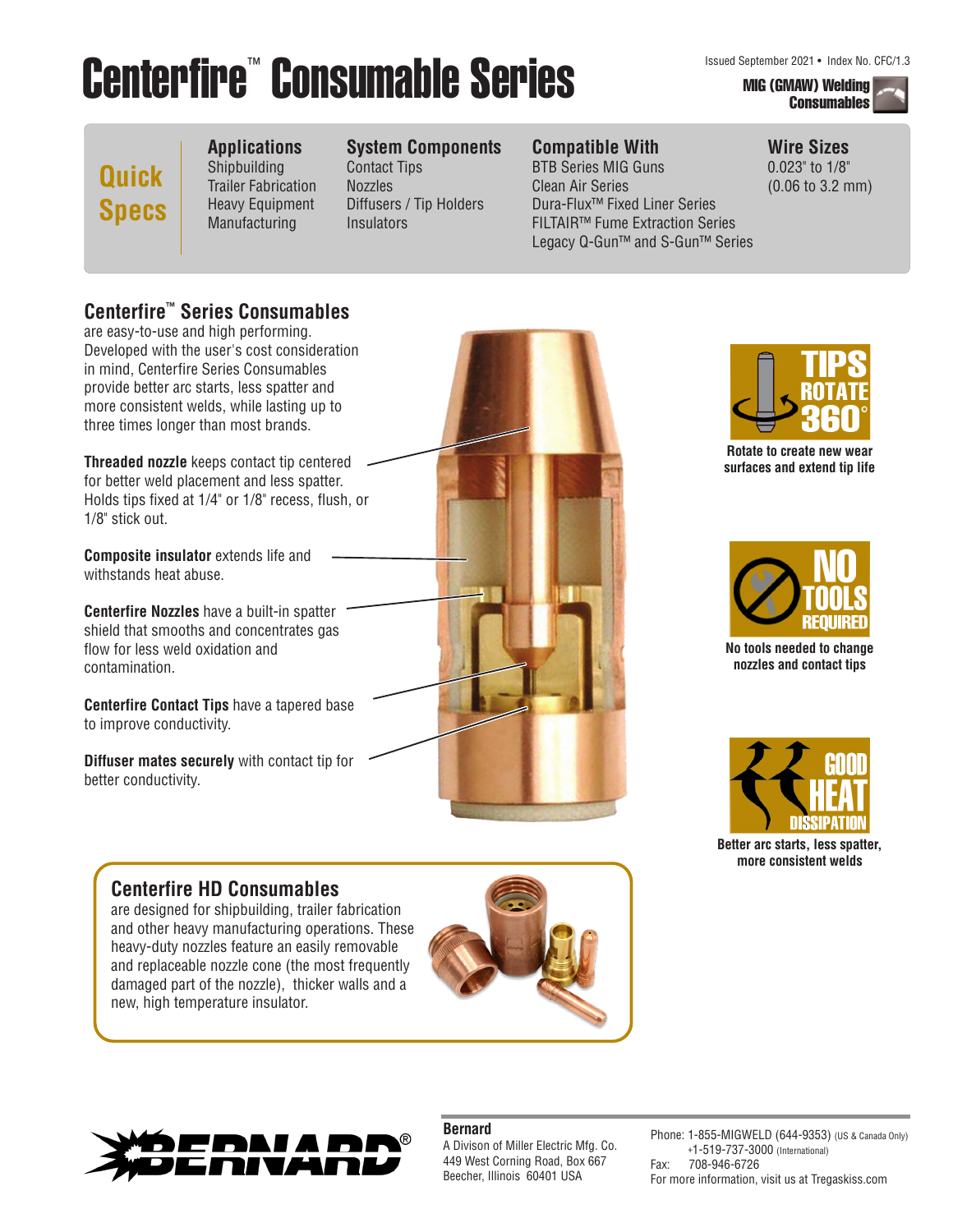### **Centerfire Series**

### **Small Centerfire™ Gas Diffusers and Nozzles**



### **Large Centerfire™ Gas Diffusers and Nozzles**



Diffusers, nozzles and contact tips are available in packages of 10 and insulators are available in packages of 5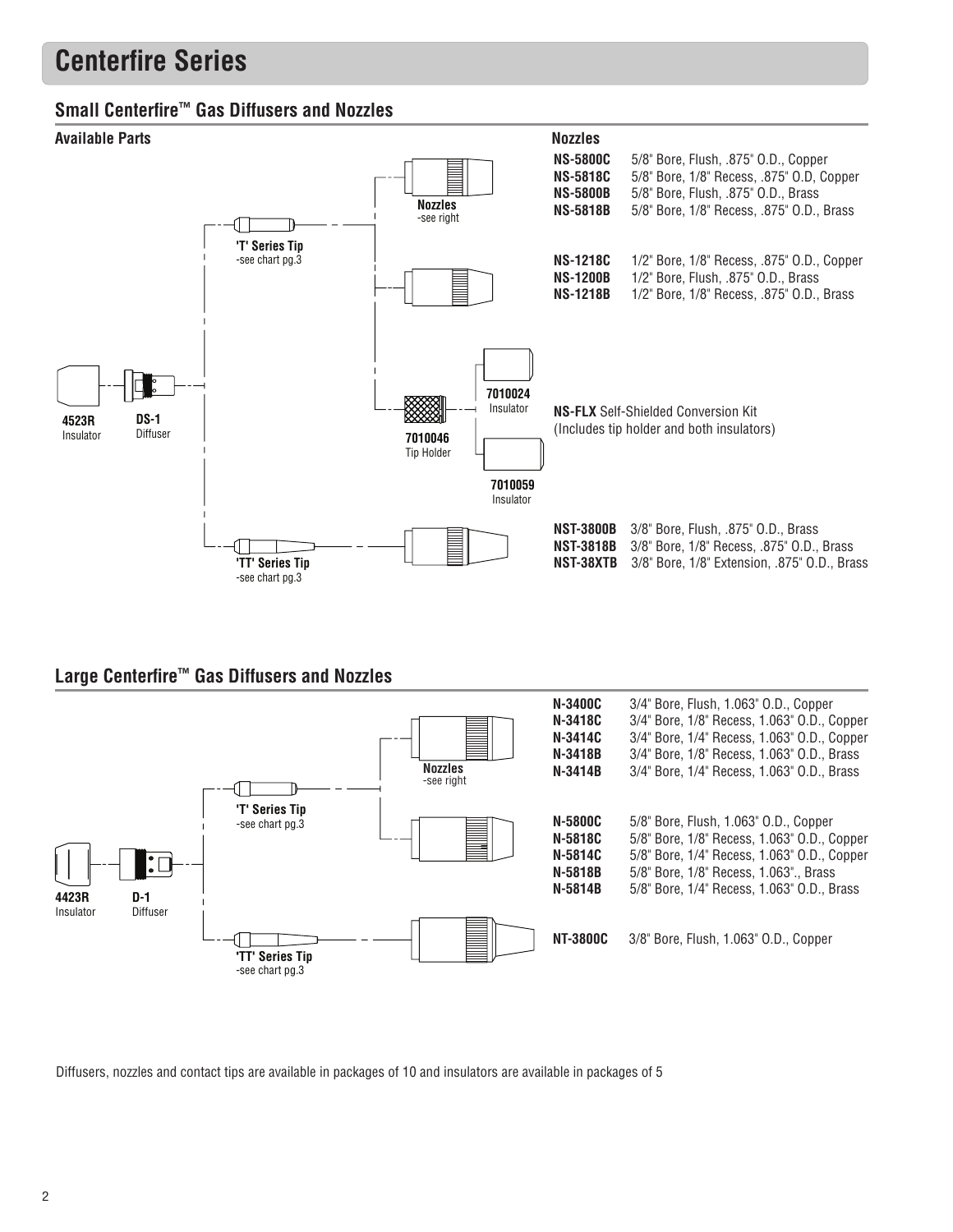### **Water-Cooled Centerfire™ Gas Diffusers and Nozzles**



**'TT' Series Contact Tips** (0.350" O.D.)

**Aluminum Specific Contact Tips** (0.350" O.D.)

**TT-023**  $\big| 0.023^\circ \big| (0.6 \text{ mm})$ **TT-030**  $\vert$  0.030"  $\vert$  (0.8 mm)  $TT-035$  0.035 (0.9 mm) **TT-039**  $\big| 0.039^\circ \big| (1.0 \text{ mm})$ **TT-045**  $\big| 0.045^\circ \big| (1.2 \text{ mm})$ **TT-052**  $\big| 0.052^\circ \big| (1.4 \text{ mm})$ **TT-062** |  $1/16$ " |  $(1.6$  mm)

**T-035AL** 0.035" (0.9 mm) **T-047AL** 3/64" (1.2 mm) **T-062AL** 1/16" (1.6 mm) 'TT' Series Tip

 $2.00 \cdot$ [50.8 mm]

contact tip and tighten firmly by hand. 6. Thread nozzle cone onto nozzle body and tighten firmly by hand.



**Centerfire Contact Tips**

| 'T' Series Contact Tips (0.350" O.D.) |        |                      |                       |  |  |  |  |  |  |
|---------------------------------------|--------|----------------------|-----------------------|--|--|--|--|--|--|
| $T-023$                               | 0.023" | $(0.6 \, \text{mm})$ | 1.50                  |  |  |  |  |  |  |
| $T-030$                               | 0.030" | $(0.8 \, \text{mm})$ | $[38.1 \, \text{mm}]$ |  |  |  |  |  |  |
| $T-035$                               | 0.035" | $(0.9 \, \text{mm})$ |                       |  |  |  |  |  |  |
| $T-039$                               | 0.039" | $(1.0 \, \text{mm})$ | "T' Series"           |  |  |  |  |  |  |
| $T-045$                               | 0.045" | $(1.2 \text{ mm})$   |                       |  |  |  |  |  |  |
| $T-052$                               | 0.052" | $(1.4 \text{ mm})$   |                       |  |  |  |  |  |  |
| $T-062$                               | 1/16"  | $(1.6 \, \text{mm})$ |                       |  |  |  |  |  |  |
| $T-072$                               | 0.072" | $(1.8 \text{ mm})$   |                       |  |  |  |  |  |  |
| $T-078$                               | 5/64"  | $(2.0 \, \text{mm})$ |                       |  |  |  |  |  |  |
| $T-094$                               | 3/32"  | $(2.4 \, \text{mm})$ |                       |  |  |  |  |  |  |
| $T-109$                               | 7/64"  | $(2.8 \text{ mm})$   |                       |  |  |  |  |  |  |
| $T-125$                               | 1/8"   | $(3.2 \, \text{mm})$ |                       |  |  |  |  |  |  |

Available in packages of 10 contacts tips.

### **Liner Trim Guidelines**

To know the optimal length to trim your liner simply find your diffuser part number from the list below and trim to the corresponding length.

| D-1         | $9/16$ " (14.3 mm) | D-1T   | 13/16" (20.6 mm)               |
|-------------|--------------------|--------|--------------------------------|
| <b>DS-1</b> | $9/16$ " (14.3 mm) | D-1T-5 | 13/16" (20.6 mm)               |
| <b>DW-1</b> | $1/4$ " (6.4 mm)   |        | <b>DS-1T</b> $5/8$ " (15.9 mm) |

Tip

#### 6.35 12.7 19.05 25.4 31.75 38.1 0 1 1/2" 1 1/4" 1"  $3/A$  $1/2$ 1/4" 0  $9/16"$   $14.3$  $13/16$ "  $-$  20.6 22.2  $5/8$ "  $-$  15.9 7/8" in. mm 5/16" 33.3

#### **Standard Installation**

- 1. Install insulator over neck.
- 2. Trim liner as per the directions below.
- 3. Torque diffuser onto neck to approx.
- 12ft-lbs.
- 4. Insert contact tip into diffuser.
- 5. Thread nozzle onto diffuser / contact tip and tighten firmly by hand.